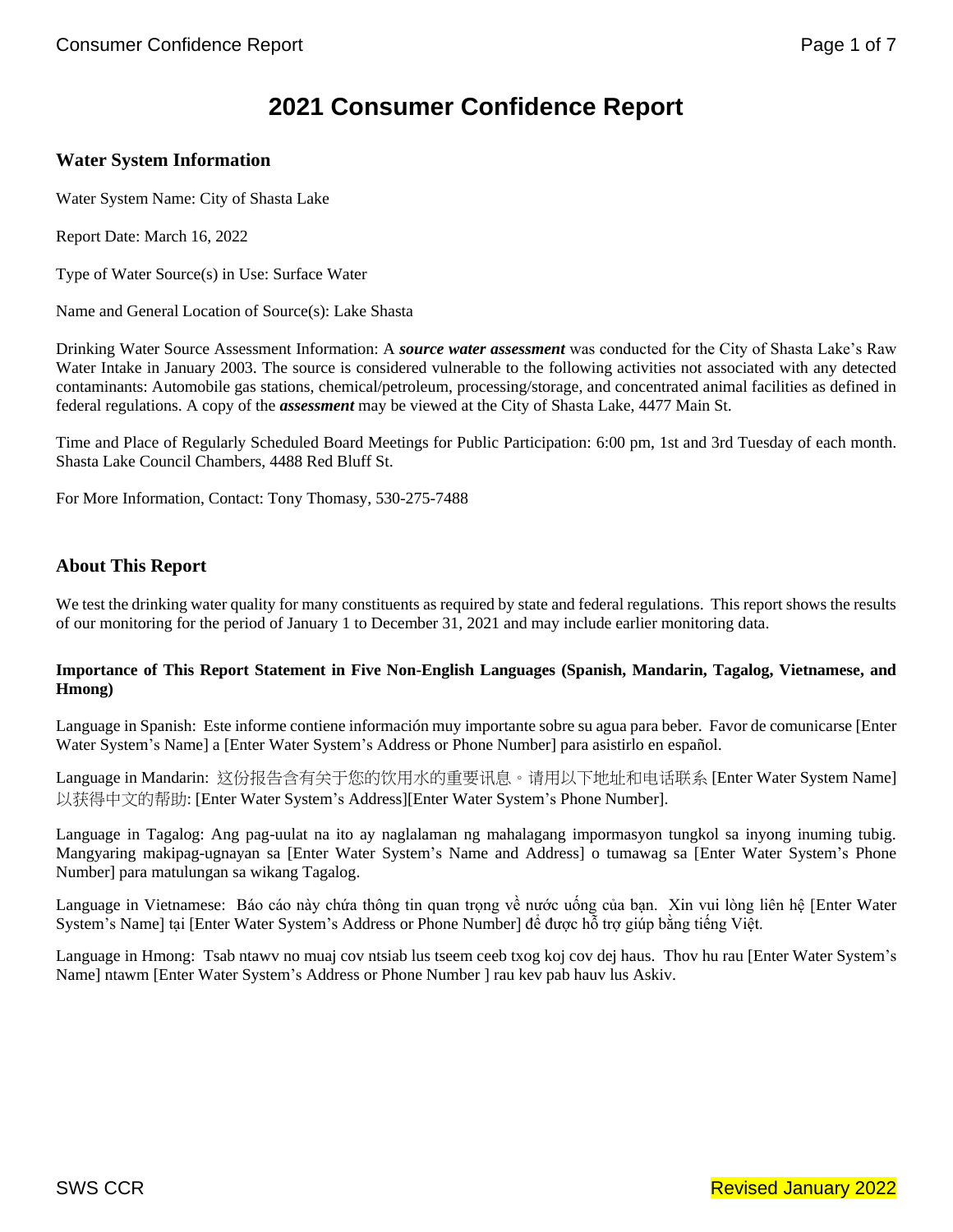| <b>Term</b>                                                   | <b>Definition</b>                                                                                                                                                                                                                                                          |
|---------------------------------------------------------------|----------------------------------------------------------------------------------------------------------------------------------------------------------------------------------------------------------------------------------------------------------------------------|
| Level 1 Assessment                                            | A Level 1 assessment is a study of the water system to identify potential problems and<br>determine (if possible) why total coliform bacteria have been found in our water system.                                                                                         |
| Level 2 Assessment                                            | A Level 2 assessment is a very detailed study of the water system to identify potential<br>problems and determine (if possible) why an E. coli MCL violation has occurred and/or why<br>total coliform bacteria have been found in our water system on multiple occasions. |
| Maximum Contaminant Level<br>(MCL)                            | The highest level of a contaminant that is allowed in drinking water. Primary MCLs are set<br>as close to the PHGs (or MCLGs) as is economically and technologically feasible.<br>Secondary MCLs are set to protect the odor, taste, and appearance of drinking water.     |
| Maximum Contaminant Level<br>Goal (MCLG)                      | The level of a contaminant in drinking water below which there is no known or expected risk<br>to health. MCLGs are set by the U.S. Environmental Protection Agency (U.S. EPA).                                                                                            |
| <b>Maximum Residual</b><br>Disinfectant Level (MRDL)          | The highest level of a disinfectant allowed in drinking water. There is convincing evidence<br>that addition of a disinfectant is necessary for control of microbial contaminants.                                                                                         |
| <b>Maximum Residual</b><br>Disinfectant Level Goal<br>(MRDLG) | The level of a drinking water disinfectant below which there is no known or expected risk to<br>health. MRDLGs do not reflect the benefits of the use of disinfectants to control microbial<br>contaminants.                                                               |
| Primary Drinking Water<br>Standards (PDWS)                    | MCLs and MRDLs for contaminants that affect health along with their monitoring and<br>reporting requirements, and water treatment requirements.                                                                                                                            |
| <b>Public Health Goal</b><br>(PHG)                            | The level of a contaminant in drinking water below which there is no known or expected risk<br>to health. PHGs are set by the California Environmental Protection Agency.                                                                                                  |
| <b>Regulatory Action Level</b><br>(AL)                        | The concentration of a contaminant which, if exceeded, triggers treatment or other<br>requirements that a water system must follow.                                                                                                                                        |
| <b>Secondary Drinking Water</b><br>Standards (SDWS)           | MCLs for contaminants that affect taste, odor, or appearance of the drinking water.<br>Contaminants with SDWSs do not affect the health at the MCL levels.                                                                                                                 |
| <b>Treatment Technique</b><br>(TT)                            | A required process intended to reduce the level of a contaminant in drinking water.                                                                                                                                                                                        |
| Variances and Exemptions                                      | Permissions from the State Water Resources Control Board (State Board) to exceed an MCL<br>or not comply with a treatment technique under certain conditions.                                                                                                              |
| <b>ND</b>                                                     | Not detectable at testing limit.                                                                                                                                                                                                                                           |
| ppm                                                           | parts per million or milligrams per liter (mg/L)                                                                                                                                                                                                                           |
| ppb                                                           | parts per billion or micrograms per liter $(\mu g/L)$                                                                                                                                                                                                                      |
| ppt                                                           | parts per trillion or nanograms per liter (ng/L)                                                                                                                                                                                                                           |
| ppq                                                           | parts per quadrillion or picogram per liter (pg/L)                                                                                                                                                                                                                         |
| pCi/L                                                         | picocuries per liter (a measure of radiation)                                                                                                                                                                                                                              |

# **Sources of Drinking Water and Contaminants that May Be Present in Source Water**

The sources of drinking water (both tap water and bottled water) include rivers, lakes, streams, ponds, reservoirs, springs, and wells. As water travels over the surface of the land or through the ground, it dissolves naturally-occurring minerals and, in some cases, radioactive material, and can pick up substances resulting from the presence of animals or from human activity.

Contaminants that may be present in source water include:

• Microbial contaminants, such as viruses and bacteria, that may come from sewage treatment plants, septic systems, agricultural livestock operations, and wildlife.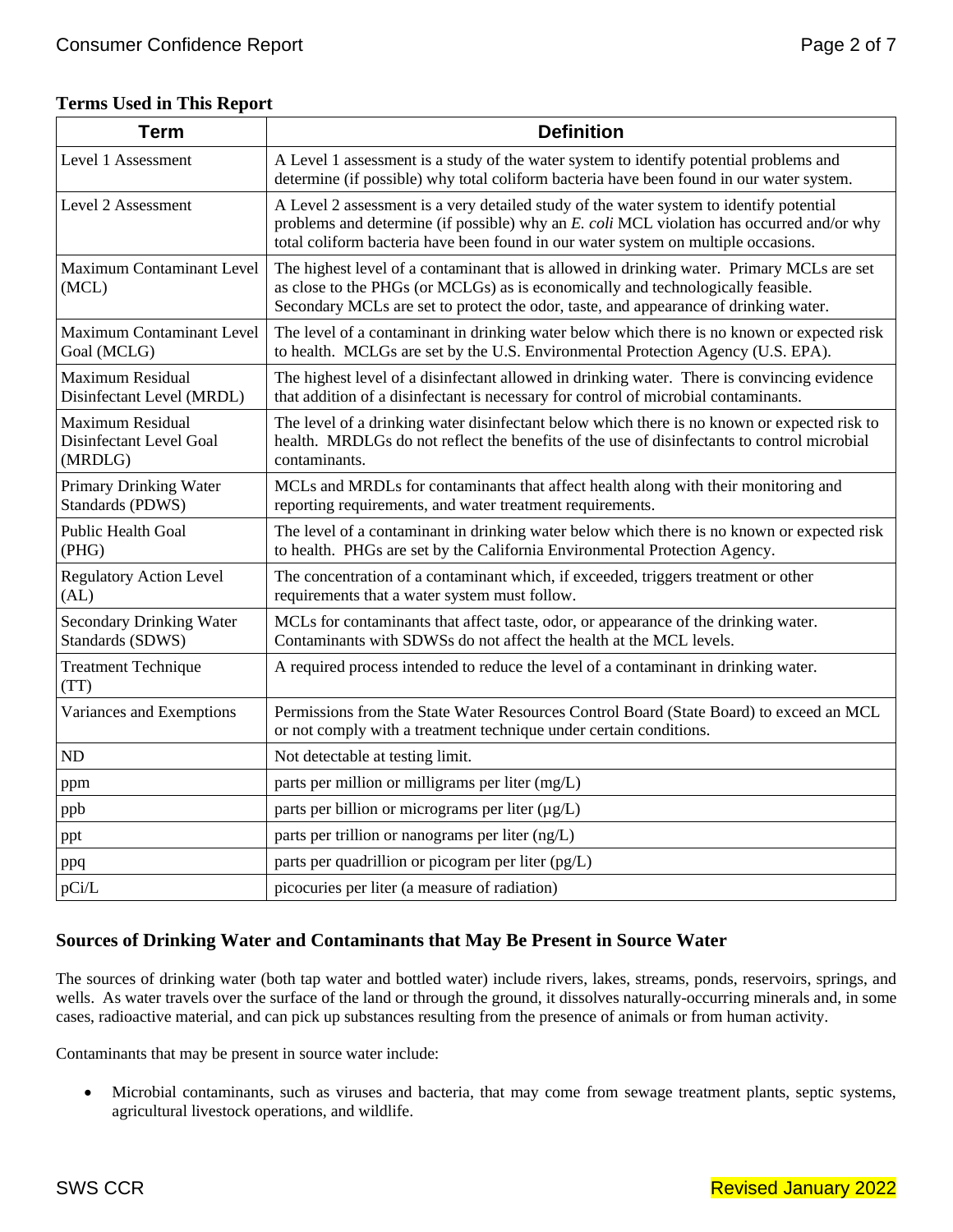- Inorganic contaminants, such as salts and metals, that can be naturally-occurring or result from urban stormwater runoff, industrial or domestic wastewater discharges, oil and gas production, mining, or farming.
- Pesticides and herbicides, that may come from a variety of sources such as agriculture, urban stormwater runoff, and residential uses.
- Organic chemical contaminants, including synthetic and volatile organic chemicals, that are byproducts of industrial processes and petroleum production, and can also come from gas stations, urban stormwater runoff, agricultural application, and septic systems.
- Radioactive contaminants, that can be naturally-occurring or be the result of oil and gas production and mining activities.

## **Regulation of Drinking Water and Bottled Water Quality**

In order to ensure that tap water is safe to drink, the U.S. EPA and the State Board prescribe regulations that limit the amount of certain contaminants in water provided by public water systems. The U.S. Food and Drug Administration regulations and California law also establish limits for contaminants in bottled water that provide the same protection for public health.

## **About Your Drinking Water Quality**

## **Drinking Water Contaminants Detected**

Tables 1, 2, 3, 4, 5, and 6 list all of the drinking water contaminants that were detected during the most recent sampling for the constituent. The presence of these contaminants in the water does not necessarily indicate that the water poses a health risk. The State Board allows us to monitor for certain contaminants less than once per year because the concentrations of these contaminants do not change frequently. Some of the data, though representative of the water quality, are more than one year old. Any violation of an AL, MCL, MRDL, or TT is asterisked. Additional information regarding the violation is provided later in this report.

## **Table 1. Compliance with Total Coliform MCL between January 1, 2021 and June 30, 2021 (inclusive)**

| <b>Microbiological</b><br><b>Contaminants</b> | <b>Highest No. of</b><br><b>Detections</b> | No. of Months<br>in Violation | <b>MCL</b>                    | <b>MCLG</b> | <b>Typical Source of</b><br><b>Bacteria</b> |
|-----------------------------------------------|--------------------------------------------|-------------------------------|-------------------------------|-------------|---------------------------------------------|
| Total Coliform Bacteria                       | (In a month)                               |                               | 1 positive monthly sample (a) |             | Naturally present in the<br>environment     |
| Fecal Coliform and E.<br>coli                 | (In the year)                              |                               |                               | None        | Human and animal fecal<br>waste             |

(a) For systems collecting fewer than 40 samples per month: two or more positively monthly samples is a violation of the total coliform MCL For violation of the total coliform MCL, include potential adverse health effects, and actions taken by water system to address the violation: [Enter information]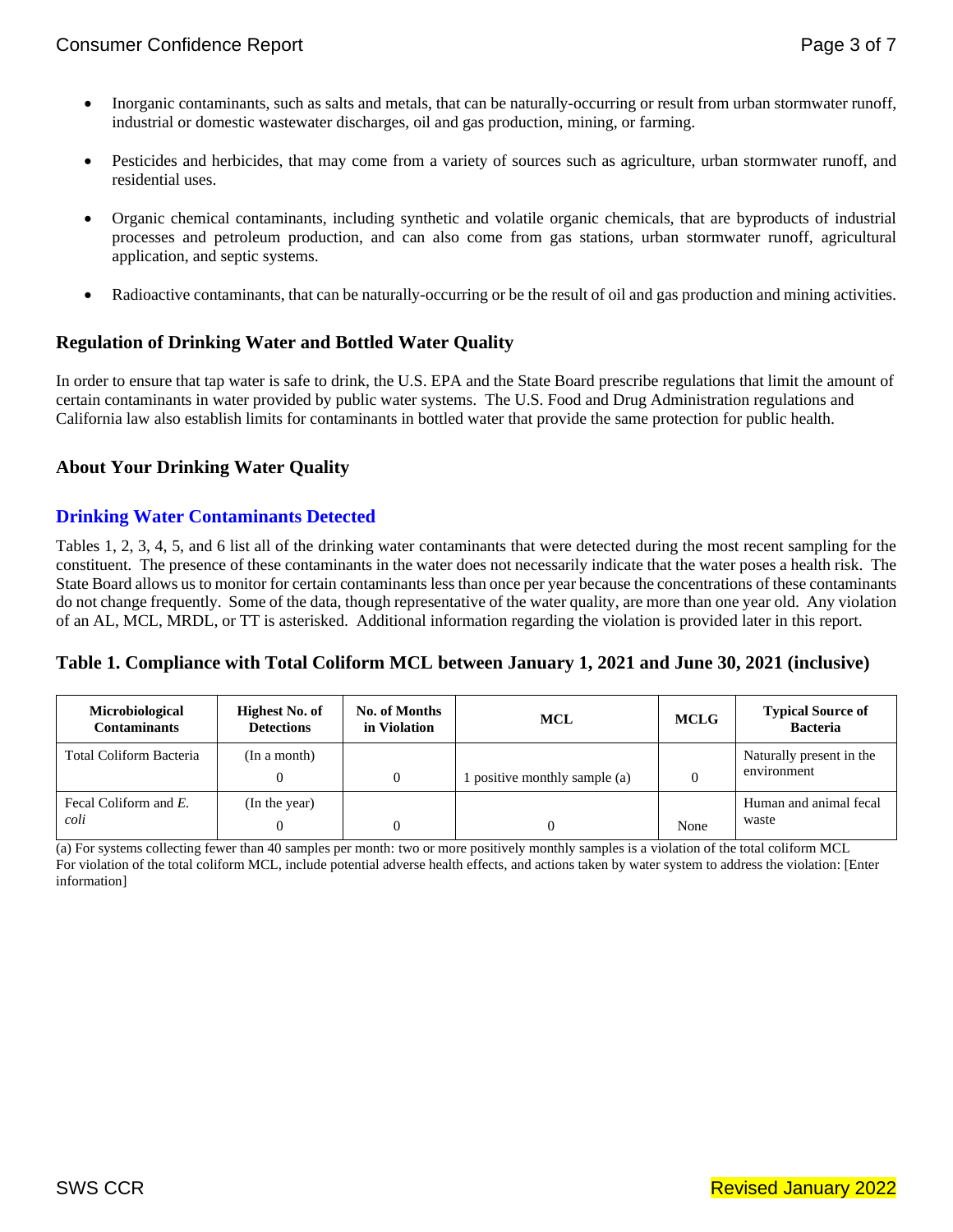# **Table 1. Sampling Results Showing the Detection of Lead and Copper**

Complete if lead or copper is detected in the last sample set.

| Copper<br>and<br>ead | <b>Sample Date</b> | Samples<br>Collected<br>$\mathfrak{b}$<br>å. | ಕ<br>Percentile<br>Detected<br>$90^{\text{th}}$ | ≺<br><b>Sites Exceeding</b><br>Ż. | 41  | PHG | эа<br>No. of Schools<br>Sampling<br>Requesting | Typical Source<br>Contaminan                                                                                                           |
|----------------------|--------------------|----------------------------------------------|-------------------------------------------------|-----------------------------------|-----|-----|------------------------------------------------|----------------------------------------------------------------------------------------------------------------------------------------|
| Lead (ppb)           | 2019               | 30                                           | ND                                              | $\theta$                          | 15  | 0.2 | $\Omega$                                       | Internal corrosion of household water<br>plumbing systems; discharges from<br>industrial manufacturers; erosion of<br>natural deposits |
| Copper<br>(ppm)      | 2019               | 30                                           | .08                                             | $\overline{0}$                    | 1.3 | 0.3 | N/A                                            | Internal corrosion of household plumbing<br>systems; erosion of natural deposits;<br>leaching from wood preservatives                  |

# **Table 2. Sampling Results for Sodium and Hardness**

| <b>Chemical or Constituent</b><br>(and reporting units) | <b>Sample Date</b> | <b>Level Detected</b> | Range of<br><b>Detections</b> | <b>MCL</b> | <b>PHG</b><br>(MCLG) | <b>Typical Source of Contaminant</b>                                                                                          |
|---------------------------------------------------------|--------------------|-----------------------|-------------------------------|------------|----------------------|-------------------------------------------------------------------------------------------------------------------------------|
| Sodium (ppm)                                            | 2021               | 9.3                   | N/A                           | None       | None                 | Salt present in the water and is<br>generally naturally occurring                                                             |
| Hardness (ppm)                                          | 2021               | 53                    | N/A                           | None       | None                 | Sum of polyvalent cations<br>present in the water, generally<br>magnesium and calcium, and are<br>usually naturally occurring |

# **Table 3. Detection of Contaminants with a Primary Drinking Water Standard**

| <b>Chemical or Constituent</b><br>(and<br>reporting units)            | <b>Sample Date</b> | Level<br><b>Detected</b> | Range of<br><b>Detections</b> | <b>MCL</b><br>[MRDL] | <b>PHG</b><br>(MCLG)<br>[MRDLG] | <b>Typical Source of</b><br>Contaminant                                                                |
|-----------------------------------------------------------------------|--------------------|--------------------------|-------------------------------|----------------------|---------------------------------|--------------------------------------------------------------------------------------------------------|
| Arsenic (ppb)                                                         | 2021               | 3.10                     | N/A                           | 10                   | 0.004                           | Erosion of natural<br>deposits; runoff from<br>orchards; glass and<br>electronics production<br>wastes |
| Chlorine (ppm)<br>(Distribution System)                               | 2021               | 0.64 average             | $0.28$ to $0.91$              | 4.0                  | 4.0                             | Disinfection added to<br>drinking water by<br>regulation                                               |
| Total Trihalomethanes (ppb)<br>(Distribution System)                  | Quarterly<br>2021  | 18.6 average             | 15.4 to 22.5                  | 80                   | N/A                             | By-product of drinking<br>water disinfection                                                           |
| Total of Five Haloacetic<br>Acids-HAA5 (ppb)<br>(Distribution System) | Quarterly<br>2021  | 11.2 average             | 8.1 to 12.8                   | 60                   | N/A                             | By-product of drinking<br>water disinfection                                                           |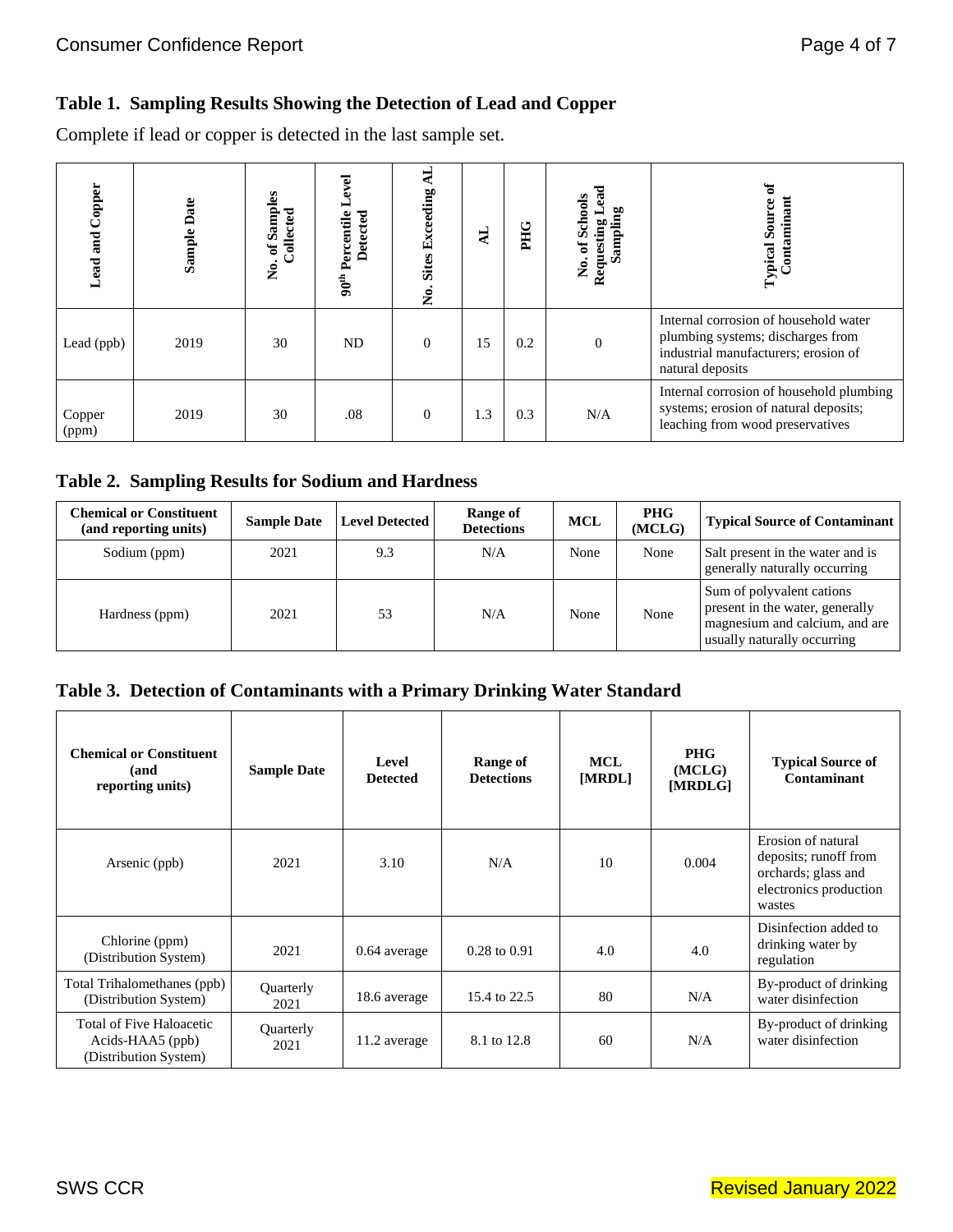|  | Table 4. Detection of Contaminants with a Secondary Drinking Water Standard |  |  |
|--|-----------------------------------------------------------------------------|--|--|

| <b>Chemical or Constituent</b><br>(and reporting units) | <b>Sample Date</b> | <b>Level Detected</b> | Range of<br><b>Detections</b> | <b>SMCL</b> | <b>PHG</b><br>(MCLG) | <b>Typical Source</b><br>of<br>Contaminant                        |
|---------------------------------------------------------|--------------------|-----------------------|-------------------------------|-------------|----------------------|-------------------------------------------------------------------|
| Chloride (ppb)                                          | 2021               | 2.76                  | N/A                           | 500         | N/A                  | Runoff/leaching from<br>natural deposits; seawater<br>influence   |
| Sulfate (ppm)                                           | 2021               | 3.78                  | N/A                           | 500         | N/A                  | Runoff/leaching from<br>natural deposits; seawater<br>influence   |
| Specific Conductance<br>(uS/cm)                         | 2021               | 147                   | N/A                           | 1600        | N/A                  | Substances that form ions<br>when in water; seawater<br>influence |
| <b>Total Dissolved Solids</b><br>(ppm)                  | 2021               | 99                    | N/A                           | 1000        | N/A                  | Runoff/leaching from<br>natural deposits                          |
| Turbidity (NTU)<br>(after treatment)                    | 2021               | 0.079 average         | $.02 \text{ to } 0.86$        | 5           | N/A                  | Soil runoff                                                       |

# **Table 5. Detection of Unregulated Contaminants**

| <b>Chemical or Constituent</b><br>(and reporting units) | <b>Sample Date</b> | Level<br><b>Detected</b> | <b>Range of</b><br><b>Detections</b> | <b>Notification</b><br>Level | <b>Health Effects</b>                                                                                                                                                                                                                                                                                                                                                                                                                                                                                                                                                                                                     |
|---------------------------------------------------------|--------------------|--------------------------|--------------------------------------|------------------------------|---------------------------------------------------------------------------------------------------------------------------------------------------------------------------------------------------------------------------------------------------------------------------------------------------------------------------------------------------------------------------------------------------------------------------------------------------------------------------------------------------------------------------------------------------------------------------------------------------------------------------|
| Hexavalent Chromium<br>(ppb)                            | 2015               | 0.31                     | $0.24$ to $0.37$                     | None                         | <b>Typical Source of Contaminant:</b><br>Discharge from electroplating<br>factories, leather tanneries, wood<br>preservation, chemical synthesis,<br>refractory production, and textile<br>manufacturing facilities; erosion<br>of natural deposits.<br><b>Health Effects Language: Some</b><br>people who drink water containing<br>hexavalent chromium in excess of<br>the 10 ppb over many years may<br>have an increased risk of getting<br>cancer. The PHG is 0.02 ppb.<br>There is currently no MCL for<br>hexavalent chromium. The<br>previous California MCL of 10<br>ppb was withdrawn on September<br>11, 2017. |
| <b>Total Organic Carbon</b><br>(ppm)                    | 2019               | 1.8                      | N/A                                  | None                         | <b>Typical Source of Contaminant:</b><br>Various natural and manmade<br>sources<br>Health Effects Language: Total<br>organic carbon has no health<br>effects. However, total organic<br>carbon provides a medium for the<br>formation of disinfection<br>byproducts. These byproducts<br>include trihalomethanes and<br>haloacetic acids. Drinking water<br>containing these byproducts in<br>excess of the MCL (see table 4)<br>may lead to adverse health effects,<br>liver or kidney problems, or<br>nervous system effects, and may<br>lead to an increased risk of cancer.                                           |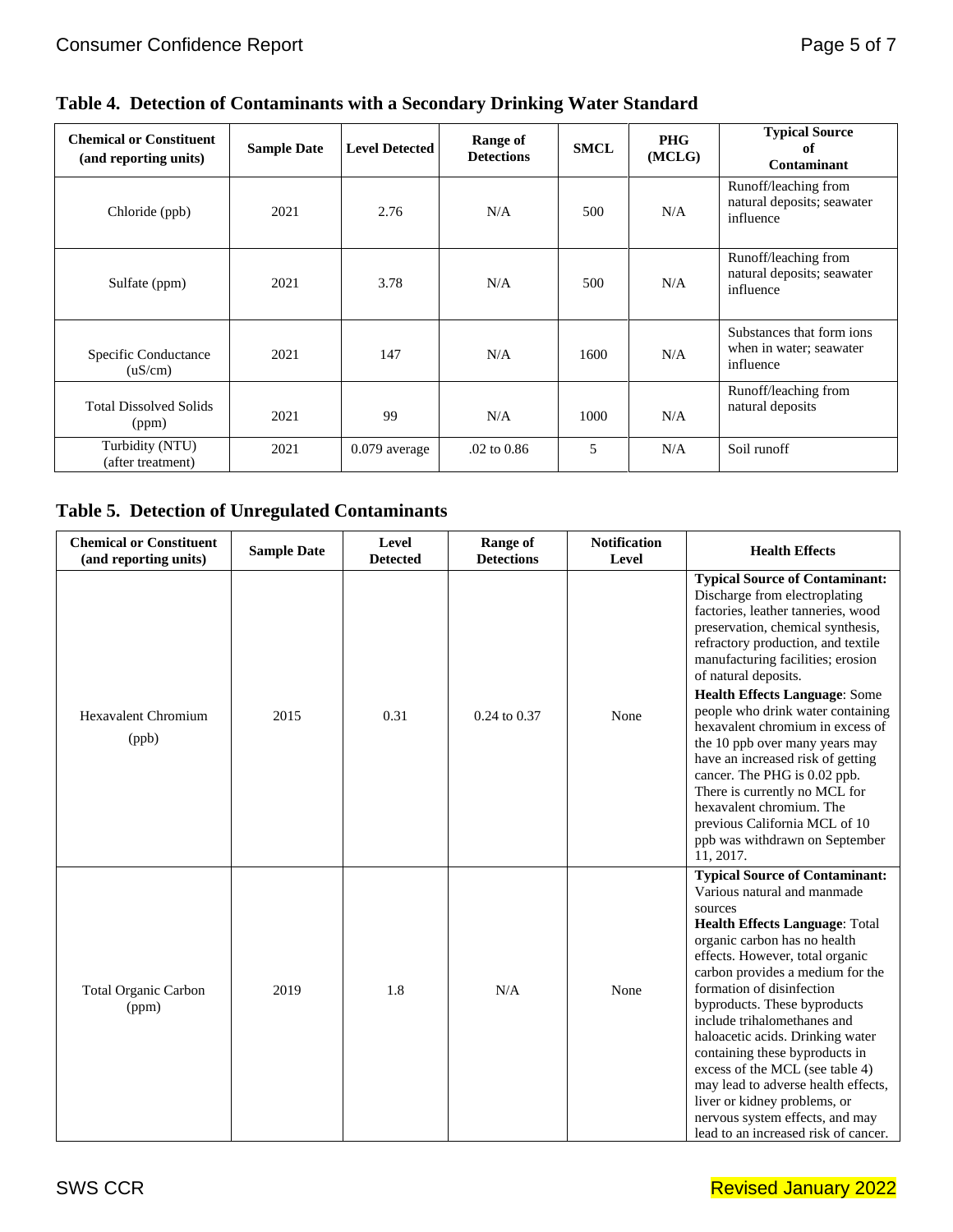| Strontium (ppb) | 2015 | 57<br>average | 55.7 to 59.3 | None | <b>Typical Source of Contaminant:</b><br>Natural and common occurring<br>element. Strontium mainly enters<br>water through leaching of<br>limestone. It can also be released<br>to the environment as a by-product<br>of mining operations and via air<br>deposition from coal burning and<br>phosphate fertilizers.<br><b>Health Effects Language:</b><br>Exposure to low levels of stable<br>strontium has not been shown to<br>affect adult health. Exposure to<br>high levels of stable strontium can<br>result in impaired bone growth in<br>children. EPA has set a limit of<br>4,000 ppb strontium in drinking<br>water. source: Agency for Toxic<br>Substances and Disease Registry<br>https://www.atsdr.cdc.gov/toxfaqs/ |
|-----------------|------|---------------|--------------|------|-----------------------------------------------------------------------------------------------------------------------------------------------------------------------------------------------------------------------------------------------------------------------------------------------------------------------------------------------------------------------------------------------------------------------------------------------------------------------------------------------------------------------------------------------------------------------------------------------------------------------------------------------------------------------------------------------------------------------------------|
| Bromide (ppb)   | 2019 | 8.1           | N/A          | None | TF.asp?id=655&tid=120<br><b>Typical Source of Contaminant:</b><br>Naturally occurring. Can also be<br>released to the environment by<br>certain coal-fired power plants.<br><b>Health Effects Language: Like</b><br>total organic carbon, bromide<br>provides a medium for the<br>formation of disinfection by-<br>products, specifically<br>trihalomethanes (see health effects<br>language for total organic carbon,<br>above)                                                                                                                                                                                                                                                                                                  |

# **Additional General Information on Drinking Water**

Drinking water, including bottled water, may reasonably be expected to contain at least small amounts of some contaminants. The presence of contaminants does not necessarily indicate that the water poses a health risk. More information about contaminants and potential health effects can be obtained by calling the U.S. EPA's Safe Drinking Water Hotline (1-800-426- 4791).

Some people may be more vulnerable to contaminants in drinking water than the general population. Immuno-compromised persons such as persons with cancer undergoing chemotherapy, persons who have undergone organ transplants, people with HIV/AIDS or other immune system disorders, some elderly, and infants can be particularly at risk from infections. These people should seek advice about drinking water from their health care providers. U.S. EPA/Centers for Disease Control (CDC) guidelines on appropriate means to lessen the risk of infection by *Cryptosporidium* and other microbial contaminants are available from the Safe Drinking Water Hotline (1-800-426-4791).

Lead-Specific Language: If present, elevated levels of lead can cause serious health problems, especially for pregnant women and young children. Lead in drinking water is primarily from materials and components associated with service lines and home plumbing. The City of Shasta Lake is responsible for providing high quality drinking water but cannot control the variety of materials used in plumbing components. When your water has been sitting for several hours, you can minimize the potential for lead exposure by flushing your tap for 30 seconds to 2 minutes before using water for drinking or cooking. [Optional: If you do so, you may wish to collect the flushed water and reuse it for another beneficial purpose, such as watering plants.] If you are concerned about lead in your water, you may wish to have your water tested. Information on lead in drinking water, testing methods, and steps you can take to minimize exposure is available from the Safe Drinking Water Hotline (1-800-426-4791) or at [http://www.epa.gov/lead.](http://www.epa.gov/lead)